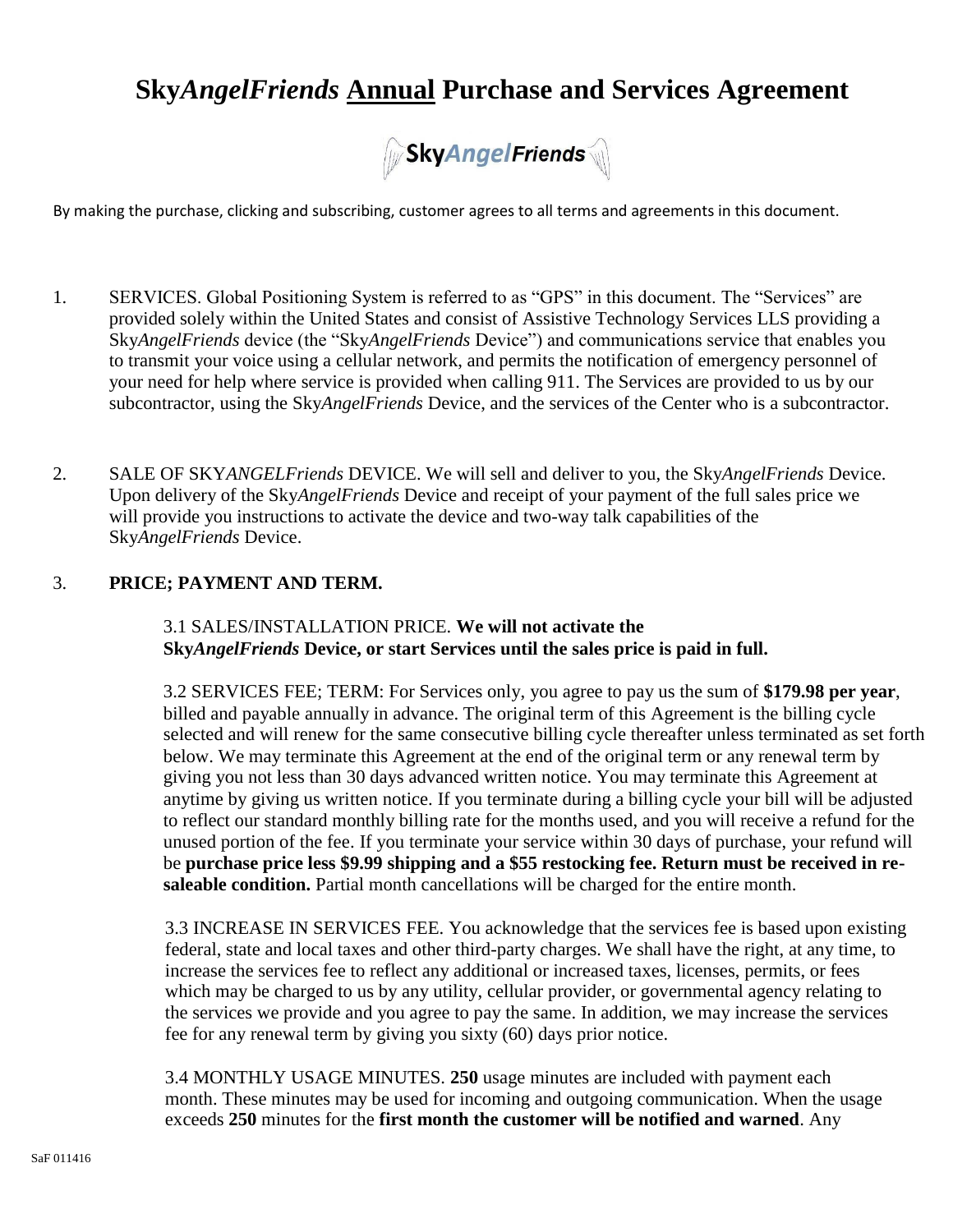subsequent month with minute **usage that exceeds 250 minutes will be billed to customer at 10 cents per minute.**

### 4. WARRANTY AND LIMITATIONS.

4.1 WARRANTY COVERAGE. For one year from the date of this agreement, we will repair or replace the Sky*AngelFriends* Device without charge to you per our repair and replacement policy provided separately. A replacement may be a used or reconditioned Sky*AngelFriends* Device.

4.2. CELLULAR TECHNOLOGY. The Sky*AngelFriends* Device uses cellular technology to provide two-way talk capabilities. The quality and reliability cellular service is outside our control and that of our subcontractors, so there may be times when two-way talk is unavailable or unreliable.

4.3. GPS TECHNOLOGY. The Sky*AngelFriends* device uses GPS technology to provide location information. The availability and accuracy of this location information depends on a number of factors that are also outside our control and that of our subcontractors. The 911 call Center may not have a location for the Sky*AngelFriends* Device, or may have one that is incorrect.

4.4 HOW TO GET SERVICE: CALL US AT OUR SUBSCRIBER SERVICES DEPARTMENT AND TELL US WHAT IS WRONG WITH THE SKY*ANGELFriends* DEVICE. Our repair and replacement service procedures and policies are set forth on Exhibit A, attached hereto and incorporated by reference herein.

4.5 REPAIR OR REPLACEMENT OF THE SKY*ANGELFriends* DEVICE IS OUR ONLY DUTY UNDER THIS LIMITED WARRANTY. WE MAKE NO OTHER EXPRESS WARRANTY INCLUDING ANY WARRANTY OF MERCHANTABILITY OF THE SKY*ANGELFriends* DEVICE OR ITS FITNESS FOR ANY SPECIAL PURPOSE. WE CANNOT NOT WARRANT THAT THE SKY*ANGELFriends* DEVICE OR SERVICES WILL ALWAYS OPERATE. THIS WARRANTY DOES NOT COVER REPAIRS THAT ARE NEEDED BECAUSE OF AN ACCIDENT, DAMAGE, ACTS OF NATURE, YOUR FAILURE TO PROPERLY USE THE SKYANGELFriends DEVICE, OR IF SOMEONE OTHER THAN US ATTEMPTS TO REPAIR OR CHANGE THE SKY*ANGELFriends* DEVICE, OR ANY OTHER REASON EXCEPT A DEFECT IN THE EQUIPMENT. WE MAKE NO REPRESENTATION OR WARRANTY AS TO THE PROMPTNESS OF OUR RESPONSE, AND WE HAVE NO CONTROL OVER THE RESPONSE TIME OR CAPABILITY OF ANY AGENCY OR PERSON WHO MAY BE NOTIFIED OF AN EMERGENCY. ALL IMPLIED WARRANTIES ARE LIMITED IN DURATION TO THE TERM OF THIS EXPRESSED LIMITED WARRANTY. **WE ARE NOT LIABLE FOR CONSEQUENTIAL, SPECIAL OR INCIDENTAL DAMAGES.** YOU AGREE THAT THIS IS OUR ONLY WARRANTY AND WE HAVE GIVEN YOU NO OTHER WARRANTY FOR THE SKYANGELFriends DEVICE.

4.6 STATE LAW: SOME STATES DO NOT ALLOW THE EXCLUSION OR THE LIMITATION OF CONSEQUENTIAL OR INCIDENTAL DAMAGES, OR A LIMITATION ON THE DURATION OF IMPLIED WARRANTIES, SO THE ABOVE LIMITATIONS OR EXCLUSIONS MAY NOT APPLY TO YOU. THE WARRANTY GIVES YOU SPECIFIC LEGAL RIGHTS AND YOU MAY ALSO HAVE OTHER RIGHTS WHICH MAY VARY FROM STATE TO STATE.

5. RECEIPT OF COPY. YOU ACKNOWLEDGE THAT YOU HAVE RECEIVED A COMPLETED COPY OF THIS AGREEMENT, AND COPIES OF THE NOTICE OF CANCELLATION FORM. ALL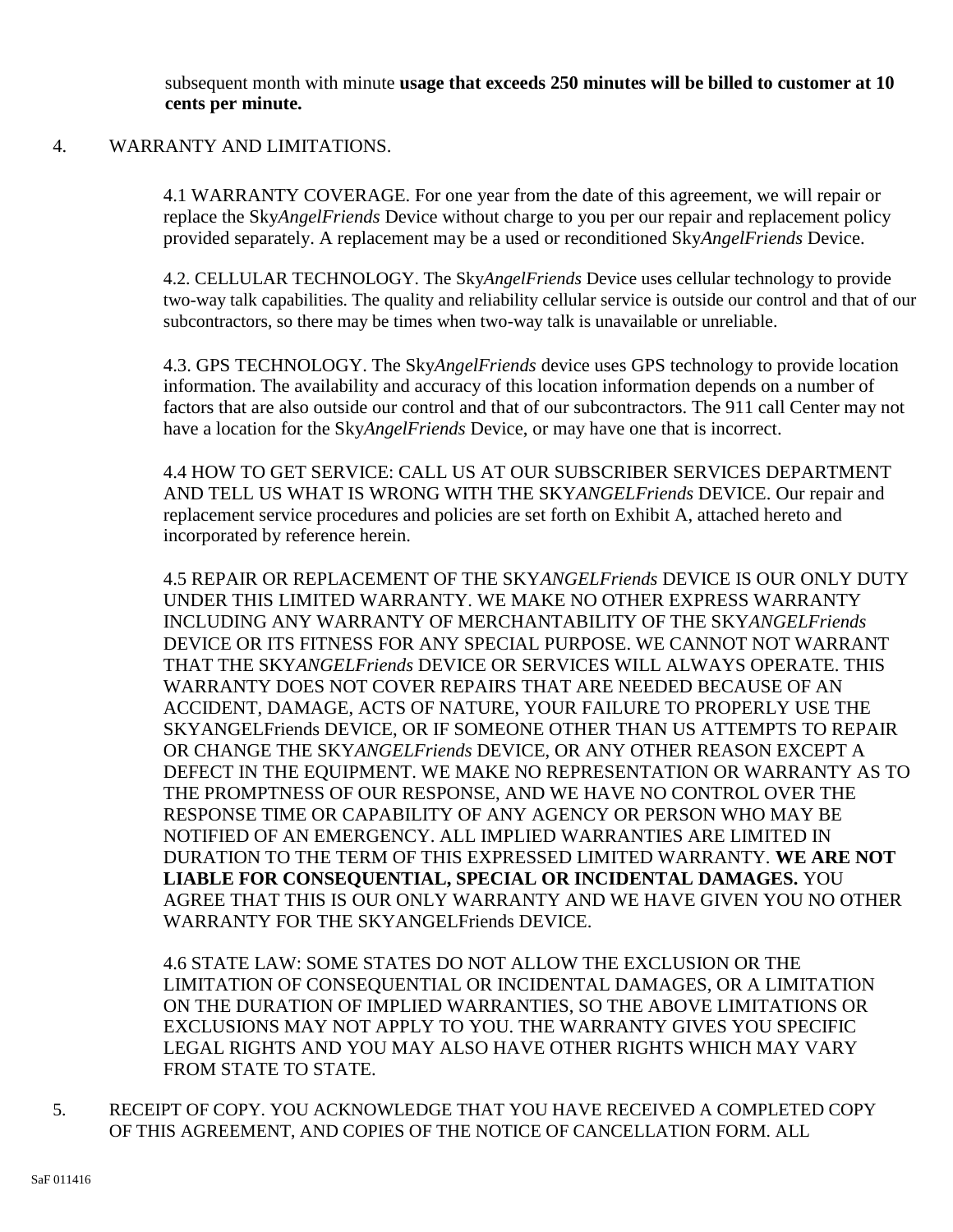OF THE TERMS WITHIN THIS DOCUMENT AND ON ALL ATTACHMENTS ARE PART OF THIS AGREEMENT. READ THEM BEFORE YOU PURCHASE.

# **CANCELLATION. YOU, THE SUBSCRIBER, MAY CANCEL THIS AGREEMENT AT ANY TIME. SEE THE ATTACHED NOTICE OF CANCELLATION FORM FOR AN EXPLANATION OF THIS RIGHT.**

THIS AGREEMENT SHALL NOT BE BINDING UPON DEALER UNTIL EXECUTED BY CUSTOMER S U B S C T I B I N G OR DEALER BEGINS SERVICE. SUBSCRIBER ACKNOWLEDGES AND AGREES THAT SUBSCRIBER MAY NOT RECEIVE A PRINTED COPY OF THIS AGREEMENT APPROVED BY DEALER'S MANAGER, AND SUCH LACK OF RECEIPT SHALL NOT, IN ANYWAY, INVALIDATE OR OTHERWISE AFFECT THIS AGREEMENT.

# **IF ANYONE OTHER THAN CLIENT IS THE USER OF THE SYSTEM (THE "USER"), SUCH USER IS A THIRD PARTY BENEFICIARY TO THIS AGREEMENT AND IS BOUND BY ALL OF THE TERMS HEREIN, INCLUDING DEALER'S DISCLAIMER OF WARRANTIES AND LIMITATION OF LIABILITY.**

[REVERSE SIDE]

6. LIMITATION OF LIABILITY. IT IS UNDERSTOOD AND AGREED THAT DEALER, SKY*ANGELFriends* AND ANY THIRD-PARTY PROVIDERS OR SUBCONTRACTORS ARE NOT INSURERS AND THAT THE AMOUNTS PAID TO DEALER HEREUNDER ARE FOR THE SERVICES PROVIDED BY DEALER AND SKY*ANGELFriends* AND NOT FOR THE VALUE OF ANY PROPERTY, OR ANY PROPERTY DAMAGE OR LOSS, OR THE COST OF ANY PERSONAL INJURY. IN THE EVENT OF ANY LOSS, DAMAGE OR INJURY TO ANY PERSON OR PROPERTY SUBSCRIBER WAIVES ALL RIGHTS OF SUBROGATION OR ANY OTHER RIGHT OF RECOVERY AGAINST DEALER, SKY*ANGELFriends* AND ANY THIRD- PARTY PROVIDERS OR SUBCONTRACTORS THAT ANY INSURER OR OTHER PERSON MAY HAVE AS A RESULT OF PAYING ANY CLAIM FOR ANY LOSS OR INJURY TO ANY OTHER PERSON.

IN ADDITION, SUBSCRIBER AGREES THAT IT SHALL NOT BRING ANY CLAIM OR ACTION AGAINST ANY THIRD-PARTY PROVIDER OR SUBCONTRACTOR ARISING FROM SUBSCRIBER'S USE OF THE SKY*ANGELFriends* DEVICE AND SERVICES. FOR PURPOSES OF THIS AGREEMENT, "THIRD- PARTY PROVIDERS" MEANS ANY PERSON OR COMPANY THAT SUPPORTS OR MAINTAINS THE Cellular SERVICE, AND INCLUDES, BUT IS NOT LIMITED TO, CELLULAR NETWORK OR OTHER WIRELESS CARRIERS AND MAPPING DATA PROVIDERS.

**EXCEPT SPECIFICALLY SET FORTH HEREIN, SKY***ANGELFriends* **SOFTWARE AND ALL SERVICES ARE PROVIDED BY DEALER AND SKY***ANGELFriends* **"AS-IS" AND "WHERE IS." DEALER AND SKY***ANGELFriends* **SPECIFICALLY DISCLAIMS ALL OTHER WARRANTIES, EXPRESSED OR IMPLIED, INCLUDING BUT NOT LIMITED TO WARRANTIES OF MERCHANTABILITY, ACCURACY AND FITNESS FOR A PARTICULAR PURPOSE AS TO THE SKY***ANGELFriends* **DEVICE, THE SKY***ANGELFriends* **SOFTWARE AND SERVICES PROVIDED UNDER THIS AGREEMENT. WITHOUT LIMITING THE FOREGOING, DEALER, SKY***ANGELFriends* **AND ANY THIRD- PARTY PROVIDERS OR SUBCONTRACTORS DO NOT WARRANT THAT THE SERVICES OR ITS OPERATION WILL BE ACCURATE, RELIABLE, UNINTERRUPTED, OR ERROR-FREE. SUBSCRIBER ACKNOWLEDGES THAT THE SERVICES ARE SUPPORTED BY CELLULAR NETWORK, GPS SATELLITES AND OVER LOCAL EXCHANGE, INTER-EXCHANGE AND INTERNET BACKBONE CARRIER LINES AND THROUGH ROUTERS, SWITCHES AND BY CELLULAR NETWORK CARRIERS UTILITIES,**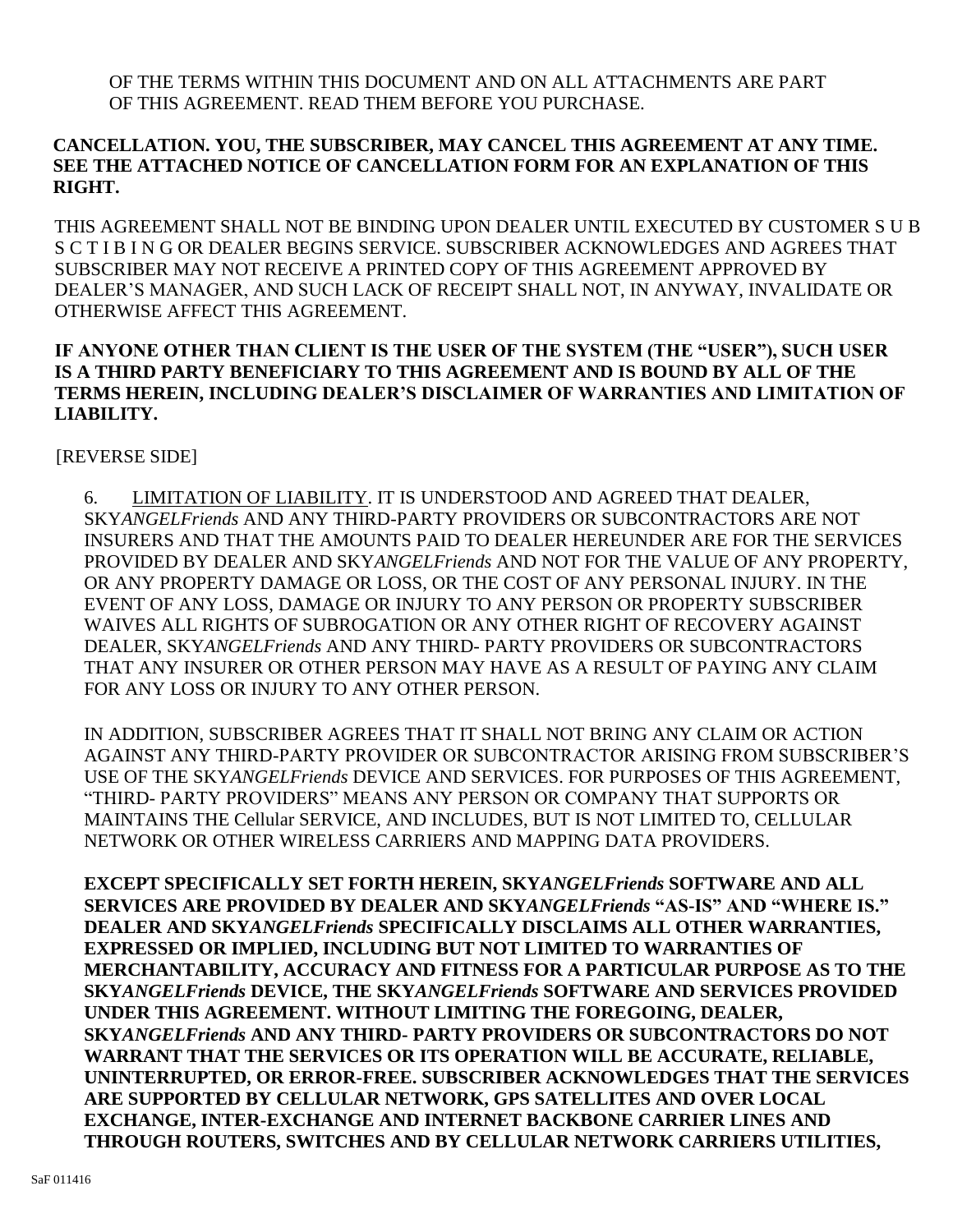**SATELLITE COMPANIES COMMUNICATIONS COMPANIES, INTERNET SERVICES PROVIDERS AND OTHER THIRD PARTIES, ALL OF WHICH ARE BEYOND DEALER'S, SKY***ANGELFriends* **AND ANY THIRD- PARTY PROVIDER'S OR SUBCONTRACTOR'S CONTROL AND SUBSCRIBER SHALL NOT BE ENTITLED TO RECEIVE ANY SERVICES FEE CREDITS OR REFUNDS FOR SERVICES OUTAGES OR INTERRUPTIONS BEYOND DEALER'S, SKY***ANGELFriends* **AND ANY THIRD-PARTY PROVIDER'S OR SUBCONTRACTOR'S SOLE AND EXCLUSIVE CONTROL. SUBSCRIBER ACCEPTS ALL RISK ARISING OUT OF OR RELATING TO THE DELAY, FAILURE, INTERRUPTION, OR CORRUPTION OF THE SERVICE.**

UNDER NO CIRCUMSTANCES, OTHER THAN THE WILLFUL MISCONDUCT OF DEALER, SKY*ANGELFriends* AND ANY THIRD- PARTY PROVIDERS OR SUBCONTRACTORS, WILL DEALER, SKY*ANGELFriends* AND ANY THIRD- PARTY PROVIDERS OR SUBCONTRACTORS OR ANYONE ELSE INVOLVED IN ADMINISTERING, MAINTAINING OR PROVIDING THE SERVICES BE LIABLE FOR ANY INDIRECT, INCIDENTAL, PUNITIVE, SPECIAL OR CONSEQUENTIAL DAMAGES THAT RESULT FROM THE USE OF OR INABILITY TO USE THE SERVICES, INCLUDING BUT NOT LIMITED TO, PERSONAL INJURY, DEATH, LOSS OF REVENUE OR LOSS PROFITS OMISSIONS, SERVICES INTERRUPTIONS, SERVER DOWNTIME, ERRORS, DEFECTS, VIRUSES, DELAYS IN OPERATION OR TRANSMISSION, FAILURE OF PERFORMANCE OF THE SERVICE, EVEN IF DEALER, SKY*ANGELFriends* AND ANY THIRD- PARTY PROVIDERS OR SUBCONTRACTORS HAS BEEN ADVISED OF THE POSSIBILITY OF SUCH DAMAGES.

YOU AGREE THAT EVEN IF A COURT DECIDES THAT DEALER'S, SKY*ANGELFriends* AND ANY THIRD- PARTY PROVIDER'S OR SUBCONTRACTOR'S BREACH OF THIS AGREEMENT, OR DEALER'S, SKY*ANGELFriends* AND ANY THIRD- PARTY PROVIDER'S OR SUBCONTRACTOR'S NEGLIGENCE, OR GROSS NEGLIGENCE, CAUSED ANY TYPE OF DAMAGES, INCLUDING BUT NOT LIMITED TO ANY ISSUES RELATING TO SYSTEM DESIGN, OPERATION, PROGRAMMING, TESTING, REPAIR, SERVICE, MAINTENANCE, CELLULAR NETWORK AVAILABILITY, SPEED OR ACCURACY OF TRANSMITTED INFORMATION OR DATA, OR THAT ANY OTHER SERVICES PROVIDED BY DEALER OR SKY*ANGELFriends* ALLOWED AND OR CAUSED ANY HARM OR DAMAGE (WHETHER PROPERTY DAMAGE, PERSONAL INJURY OR DEATH) TO OCCUR TO YOU OR ANYONE ELSE, YOU AGREE THAT DEALER'S, SKY*ANGELFriends* AND ANY THIRD-PARTY PROVIDER'S OR SUBCONTRACTOR'S AGGREGATE AND COLLECTIVE LIABILITY SHALL BE LIMITED TO \$100.00 (THE COST OF THE EQUIPMENT) AND THIS SHALL BE YOUR ONLY REMEDY REGARDLESS OF WHAT LEGAL THEORY (INCLUDING WITHOUT LIMITATION, NEGLIGENCE, GROSS NEGLIGENCE, BREACH OF CONTRACT, BREACH OF WARRANTY FAILURE TO WARN, OR PRODUCT LIABILITY) IS USED TO ALLEGE AND OR DETERMINE THAT DEALER, SKY*ANGELFriends* AND ANY THIRD- PARTY PROVIDERS OR SUBCONTRACTORS WERE LIABLE FOR THE INJURY OR LOSS.

7. INDEMNIFICATION. IF ANYONE OTHER THAN YOU (INCLUDING ANYONE WHO MAY USE THE SKY*ANGELFriends* DEVICE AND ACTIVATE SERVICES), ASKS US TO PAY FOR ANY HARM OR DAMAGES (INCLUDING PROPERTY DAMAGE, PERSONAL INJURY OR DEATH, OR INVASION OF PRIVACY OR ANY SIMILAR TORT) CONNECTED WITH OR RESULTING FROM (i) DEALER'S BREACH OF THIS AGREEMENT OR A FAILURE OF THE SERVICES, (ii) OUR NEGLIGENCE, (iii) ANY OTHER IMPROPER OR CARELESS ACTIVITY OF OURS IN PROVIDING THE SKY*ANGELFriends* DEVICE OR SERVICES, OR (iv) A CLAIM FOR INDEMNIFICATION OR CONTRIBUTION, YOU WILL PAY US (A) ANY AMOUNT WHICH A COURT ORDERS US TO PAY OR WHICH WE REASONABLY AGREE TO PAY, AND (B) THE AMOUNT OF OUR REASONABLE ATTORNEYS' FEES AND ANY OTHER LOSSES OR COSTS THAT WE MAY PAY IN CONNECTION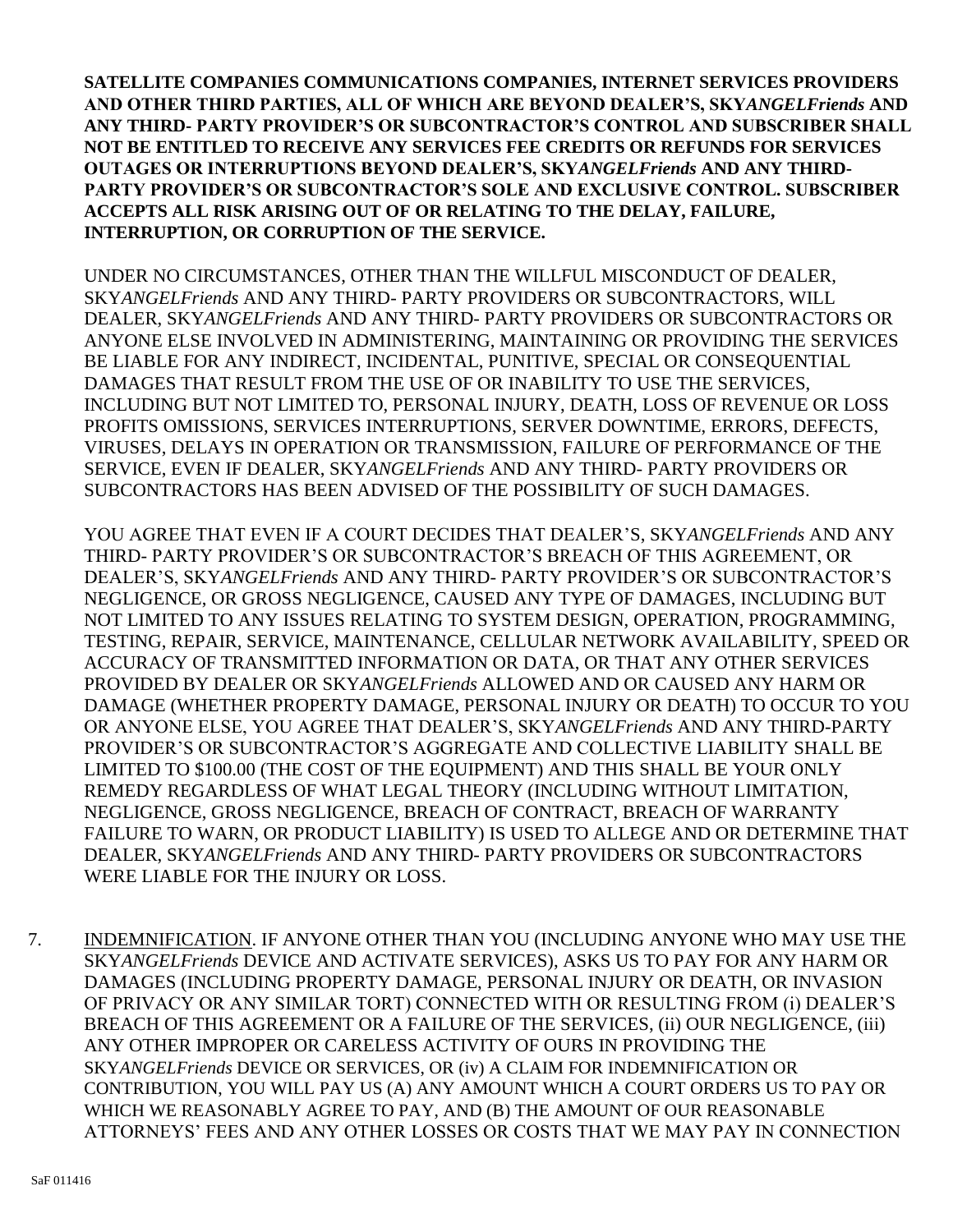### WITH THE HARM OR DAMAGES.

8. SUBSCRIBER'S DUTIES. You will instruct all other persons who may use the Sky*AngelFriends* System and Services on their proper use, including any User if different than you. Upon activation of the Sky*AngelFriends* System, you or the user will test the System and send test signals on a monthly basis. If the Receiver does not respond to the test signal, you should call the Receiver and confirm the status of the test. You will use the Sky*AngelFriends* website to provide your response information, and will use the Sky*AngelFriends* website to notify us of any changes in your account. You agree that we may disclose the information you post to the Sky*AngelFriends* website to any governmental agency having jurisdiction over the use and operation of the System

You acknowledge and agree that all monitoring software, computer codes and monitoring information remain Sky*AngelFriends* the Center's or our sole and exclusive property as the case may be. You appoint us as your agent to communicate with the Sky*AngelFriends* and the Center.

You agree that you will, at your sole expense, obtain and keep in effect during the entire term of this Agreement, all licenses and similar governmental requirements that may be required for the installation, operation and use of the Sky*AngelFriends* Devices and Services.

- 9. SUSPENSION OR CANCELLATION OF THIS AGREEMENT. You understand that we may stop or suspend Services if: (i) strikes, severe weather, earthquakes other Acts of God, or other such events beyond our control affect the operation of the cellular network, a global positioning satellite or the Center, or your connection to the Center that continuing service would be impractical; (ii) there is an interruption or unavailability of the cellular network including transmission facilities; (iii) you do not pay the service charge due to us, after we have given you ten days notice that we are canceling service because of non-payment; (iv) we are unable to provide service because of some action or ruling by any governmental authority; and/or (v) you become a debtor in a bankruptcy proceeding. If Services are suspended because you have failed to pay the charges set forth herein, and you ask us to reactivate the Services, you will pay in advance our then prevailing re-activation fee.
- 10. TERMINATION, DEFAULT. **If you fail to make any payment when due we may discontinue Services**. In addition; we may impose a monthly late fee on all payments more than 5 days past due in an amount equal to **\$40.00 until paid**, or the maximum amount permitted by state law whichever is less.
- 11. ASSIGNEES AND SUBCONTRACTORS. We may transfer or assign this Agreement to any other service provider, financial institution or other entity. Upon an assignment to another service provider, Dealer will be relieved of any further obligations hereunder. You may not transfer this Agreement to someone else unless we approve the transfer in writing. We may use subcontractors, sub-subcontractors and third-party providers, including Sky*AngelFriends* and the Center to provide Services. This Agreement, and particularly Sections 6 and 7 shall apply to the work and services they provide, and shall apply to them and protect our assignees, subcontractors, sub-subcontractors and third-party providers in the same manner as it applies to and protects us.
- 12. LIMITATION ON LAWSUITS; VENUE; WAIVER OF JURY TRAIL. Both Dealer and Subscriber agree that, to the extent permitted by law, no lawsuit or any other legal proceeding connected with this Agreement shall be brought or filed more than one (1) year after the incident giving rise to the claim occurred. Each party hereby irrevocably agrees that any suit, action or other legal proceeding ("suit") arising out of or from, in connection with or as a result of this agreement shall be brought exclusively in the state courts of record or the courts of the United States located in the district or county where Dealer's principal place of business is located. Each party consents to the exclusive jurisdiction and venue of each such court in any such suit and